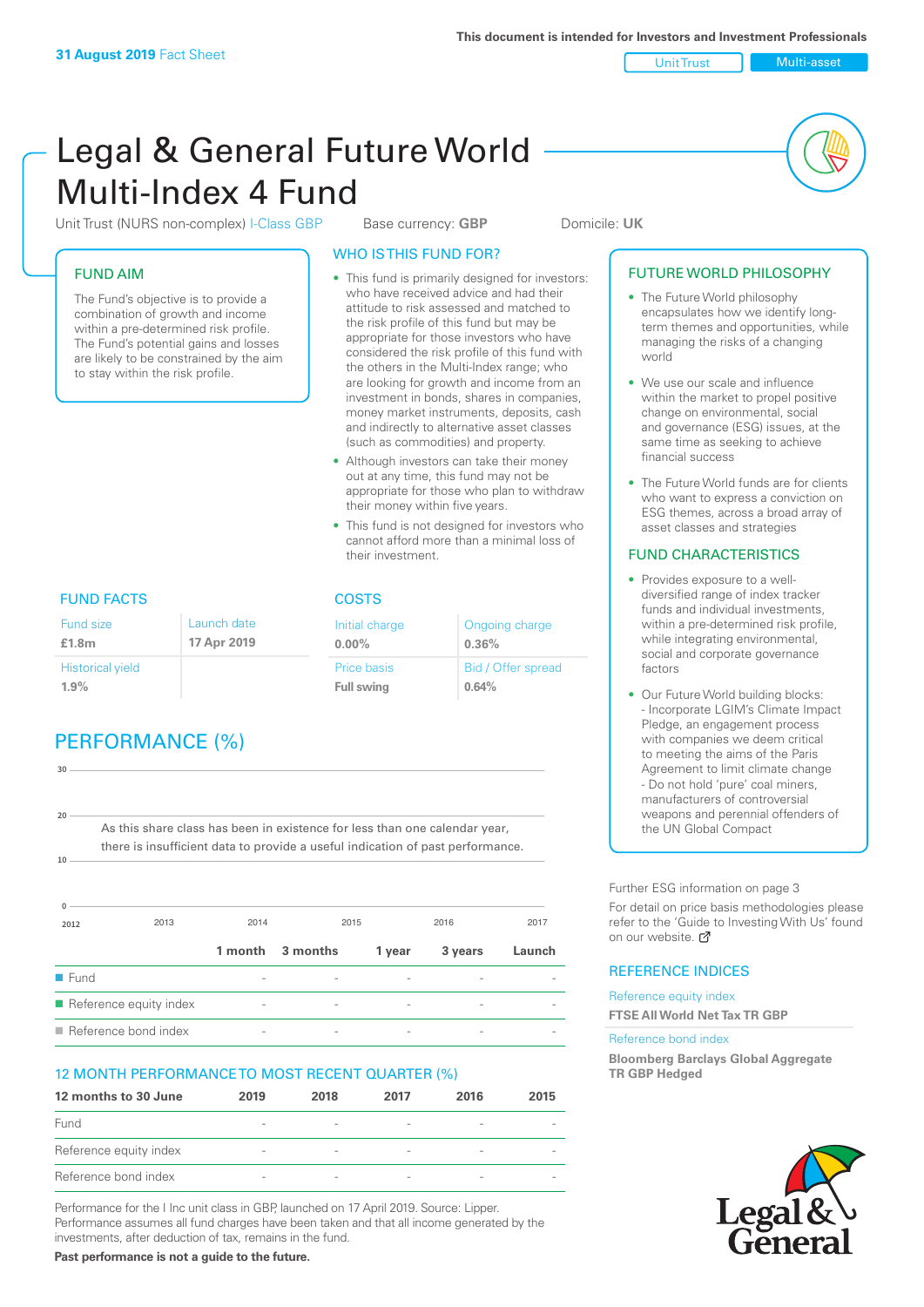# Legal & General Future World Multi-Index 4 Fund

Unit Trust (NURS non-complex) I-Class GBP

# PORTFOLIO BREAKDOWN

All data source LGIM unless otherwise stated. Totals may not sum due to rounding.





#### FUND MANAGERS

The fund managers have responsibility for managing the multi-index fund range. They are part of the Multi-Asset Funds (MAF) team in LGIM. This team focuses on designing and managing multi-asset funds that are tailored to match the specific objectives of various client types. The team sits within a wider Asset Allocation team which combines both depth of experience with a broad range of expertise from different fields, including fund management, investment consulting and risk management roles.

# TOP 10 HOLDINGS (%)

| L&G Future World ESG Developed Fund                | 19.4 |
|----------------------------------------------------|------|
| L&G Future World Global Credit Fund                | 17.3 |
| L&G Short Dated Sterling Corporate Bond Index Fund | 12.6 |
| L&G Future World ESG UK Fund                       | 8.4  |
| L&G Global Inflation Linked Bond Index Fund        | 6.8  |
| L&G High Income Trust                              | 4.7  |
| iShares Euro Dividend UCITS ETF                    | 3.8  |
| L&G All Stocks Gilt Index Trust                    | 3.3  |
| L&G ESG EM Gov Bond USD Fund                       | 3.2  |
| L&G Japan Equity UCITS ETF                         | 3.1  |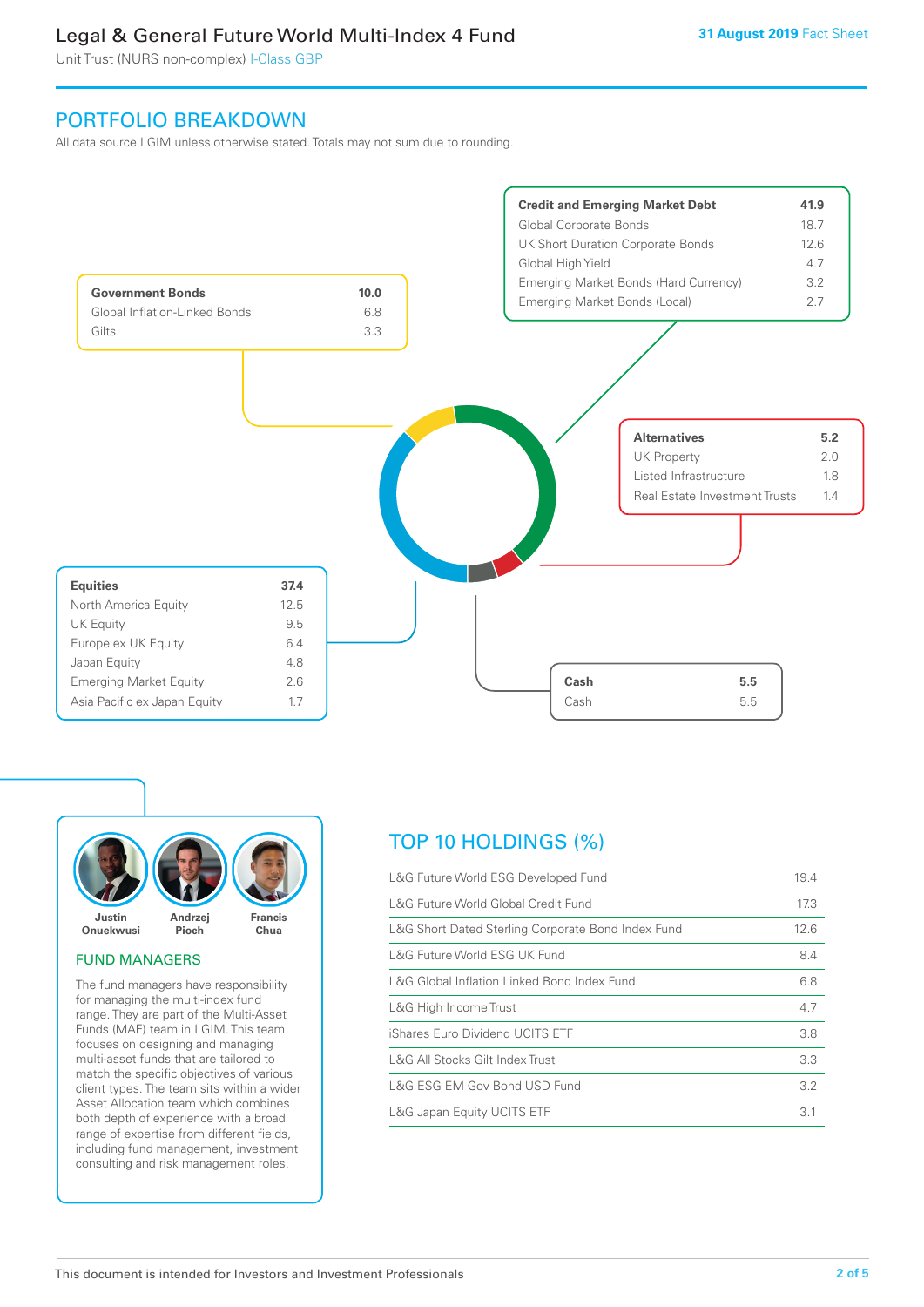# Legal & General Future World Multi-Index 4 Fund

Unit Trust (NURS non-complex) I-Class GBP

**51**

ESG score of comparator

# ESG COMMITMENT

**/100 /100**

From diesel emissions to oil spills, there have been many tangible examples in recent years of how failures in the way companies are run can have a harmful impact on the environment, society and investor returns. We believe responsible investing can mitigate the risk of such outcomes and has the potential to improve returns through the integration of environmental, social and governance (ESG) considerations, active ownership and longterm thematic analysis.

### ESG SCORE

We score companies based on environmental, social and governance factors. The ESG Score is aligned to our engagement and voting activities. As a result, this portfolio has an aggregate ESG Score of **55** versus a mainstream comparator of **51**.

ESG scores and carbon metrics are calculated for the portion of the portfolio that invests in LGIM's Future World funds.



### ENVIRONMENTAL PERFORMANCE

Carbon dioxide (CO2) is the most significant contributor to greenhouse gas emissions which are driving climate change. Compared to the unadjusted comparator, the fund will have a different exposure to current and future sources of carbon dioxide emissions.



**55**

ESG score of fund

**67%** Lower carbon reserves intensity than the unadjusted comparator

൹

CO<sub>2</sub>

**48%** Lower carbon

emissions intensity than the unadjusted comparator

**Equivalent to 5,359 barrels of oil**

### CARBON RESERVES

Carbon reserves are fossil fuels (coal, oil and gas) which, if burnt, will become the carbon emissions of the future. To meet global climate change targets, the unabated use of fossil fuels is expected to decline over time.

The figures below are a measure of the size of carbon reserves held by the fund's underlying companies.

**1,140** Fund **3,418 Comparator** 

**Tonnes of CO2 ei per \$1 million of market capitalisation**

The fund has **67%** lower carbon reserves intensityii compared to the unadjusted comparator. The difference in carbon reserves intensity means that for every \$1 million invested in the fund, the exposure to fossil fuels through the underlying companies is reduced by an amount equivalent to **5,359 barrels of oil**<sup>iii</sup>, compared to having invested in the unadjusted comparator.



Following the global Paris Agreement on climate change, companies in all sectors are expected to reduce their emissions to prepare and adapt for a low-carbon economy.



**Tonnes of CO2 e per \$1 million of sales**

The fund has **48%** lower carbon emissions intensity compared to the unadjusted comparator. Carbon emissions intensity describes the relationship between the carbon emissions of a company and its salesiv

The difference in carbon emissions intensity means that the comparator has selected companies where, for the same level of sales, the associated emissions<sup>v</sup> are lower by 48% compared to the unadjusted comparator<sup>vi</sup>.



For further information please go to www.lgim.com/esginfo Ø

**The comparator for this fund is a bespoke asset-weighted blend\* of Solactive market-capitalisation indices in equities and credit. \*The blend will evolve over time in line with the actual asset allocation of the multi-asset fund.**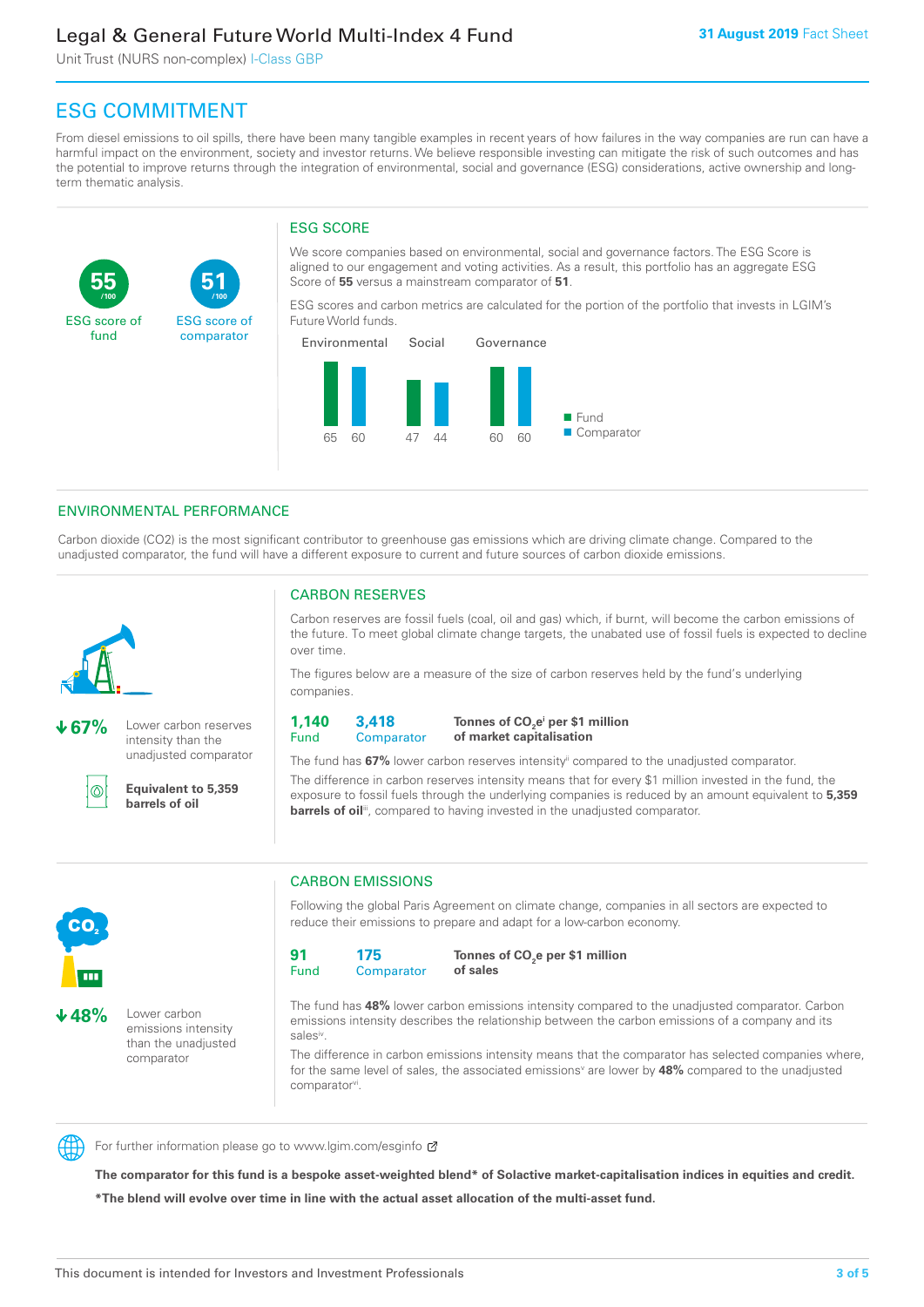# Legal & General Future World Multi-Index 4 Fund

Unit Trust (NURS non-complex) I-Class GBP

### **NOTES**

 $^\mathrm{i}$  Carbon dioxide equivalent (CO<sub>2</sub>e) is a standard unit to compare the emissions of different greenhouse gases.

<sup>ii</sup> The carbon reserves intensity of a company captures the relationship between the carbon reserves the company owns and its market capitalisation. The carbon reserves intensity of the overall fund reflects the relative weights of the different companies in the fund.

iii We consider one barrel of oil equivalent to 0.425 tonnes of CO<sub>2</sub>e, based on International Energy Agency and Intergovernmental Panel on Climate Change guidelines.

#### iv The choice of this metric follows best practice recommendations from the **Task Force on Climate-related Financial Disclosures**.

v Data on carbon emissions from a company's operations and purchased energy is used.

vi This measure is the result of differences in the weights of companies between the index or the fund and the comparator, and does not depend on the amount invested in the fund. It describes the relative 'carbon efficiency' of different companies in the comparator (i.e. how much carbon was emitted per unit of sales) or in the fund, not the contribution of an individual investor in financing carbon emissions.

We use a proxy comparator to represent a typical comparable universe for this fund.

**HSBC:** Source: HSBC Bank Plc. ("HSBC") – HSBC Climate Solutions Database. All rights in the HSBC Climate Solutions Database and data content therein are vested in HSBC. Neither HSBC, nor its affiliates accept any liability for the accuracy or completeness of the HSBC Climate Solutions Database. No further distribution of HSBC data is permitted without HSBC's express written consent.

**Trucost:** Source: S&P Trucost Limited © Trucost 2019. All rights in the Trucost Data and Reports vest in Trucost and/or its licensors. Neither Trucost, nor its affiliates, nor its licensors accept any liability for any errors, omissions or interruptions in the Trucost Data and/or Reports. No further distribution of the Data and/or Reports is permitted without Trucost's express written consent.

**Sustainalytics:** Part of this publication may contain Sustainalytics proprietary information that may not be reproduced, used, disseminated, modified nor published in any manner without the express written consent of Sustainalytics. Nothing contained in this publication shall be construed as to make a representation or warranty, express or implied, regarding the advisability to invest in or include companies in investable universes and/or portfolios. The information is provided "as is" and, therefore Sustainalytics assumes no responsibility for errors or omissions. Sustainalytics cannot be held liable for damage arising from the use of this publication or information contained herein in any manner whatsoever.

The calculations above rely on third party data provided at a point in time that may not cover the entirety of the fund's investments or the fund's comparator. As a result, what we report may change as third party data changes and may also differ from other third party calculations.

**Refinitiv:** Source: Refinitiv ESG